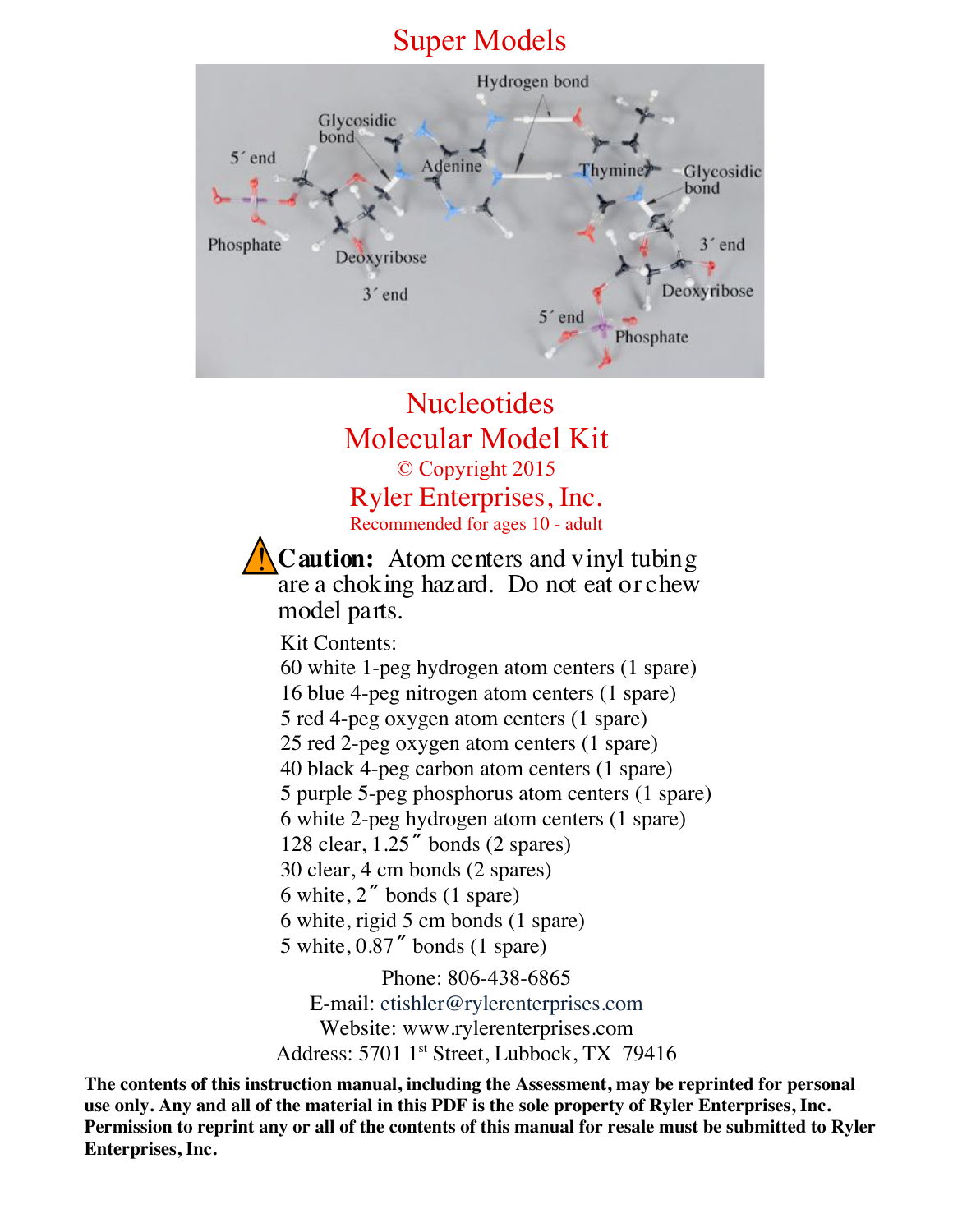#### **Nucleotides**

### **General Information.**

Nucleotides are the monomeric units which, when repeated many times, produce the extremely large biopolymers DNA and RNA. Nucleotides are composed of three parts; 1) a nitrogenous base; 2) a sugar; and 3) a phosphate ion.

There are two groups of nitrogen bearing bases (nucleobases) in nucleotides, purines and pyrimidines. Fig. 1 shows the basic structures found in all purines and pyrimidines, including the system for numbering the atoms in each.



 Fig. 1 Basic structures of purines and pyrimidines and the numbering systems.

The most common purines of DNA and RNA are adenine (A) and guanine (G). See Fig. 2.



The pyrimidine, cytosine (C), is found in DNA and RNA, while thymine (T) is found in DNA only, and uracil (U) is found in RNA exclusively, replacing thymine. See Fig. 3.



Fig. 3 The pyrimidines, cytosine, thymine, and uracil.

The sugar of RNA is ribose, and in DNA the sugar is 2´-deoxyribose. The carbon atoms of both are indicated with prime ( ´ ) numbers in order to avoid conflict with the numbers of the nucleobases. The yellow −H and –OH emphasize the difference between ribose and deoxyribose. See Fig. 4.



 Fig. 4 Comparing ribose and 2´-deoxyribose.

Carbon atoms form a tetrahedral shape (see Fig. 5) when they are bonded to four other atoms. The bonds in tetrahedral carbon are separated by angles of 109.5°.



 Fig. 5 A tetrahedral carbon atom with 109.5° angles between all bonds.

The tetrahedral carbon atoms in the ribose and deoxyribose sugars of RNA and DNA respectively, are forced to have bond angles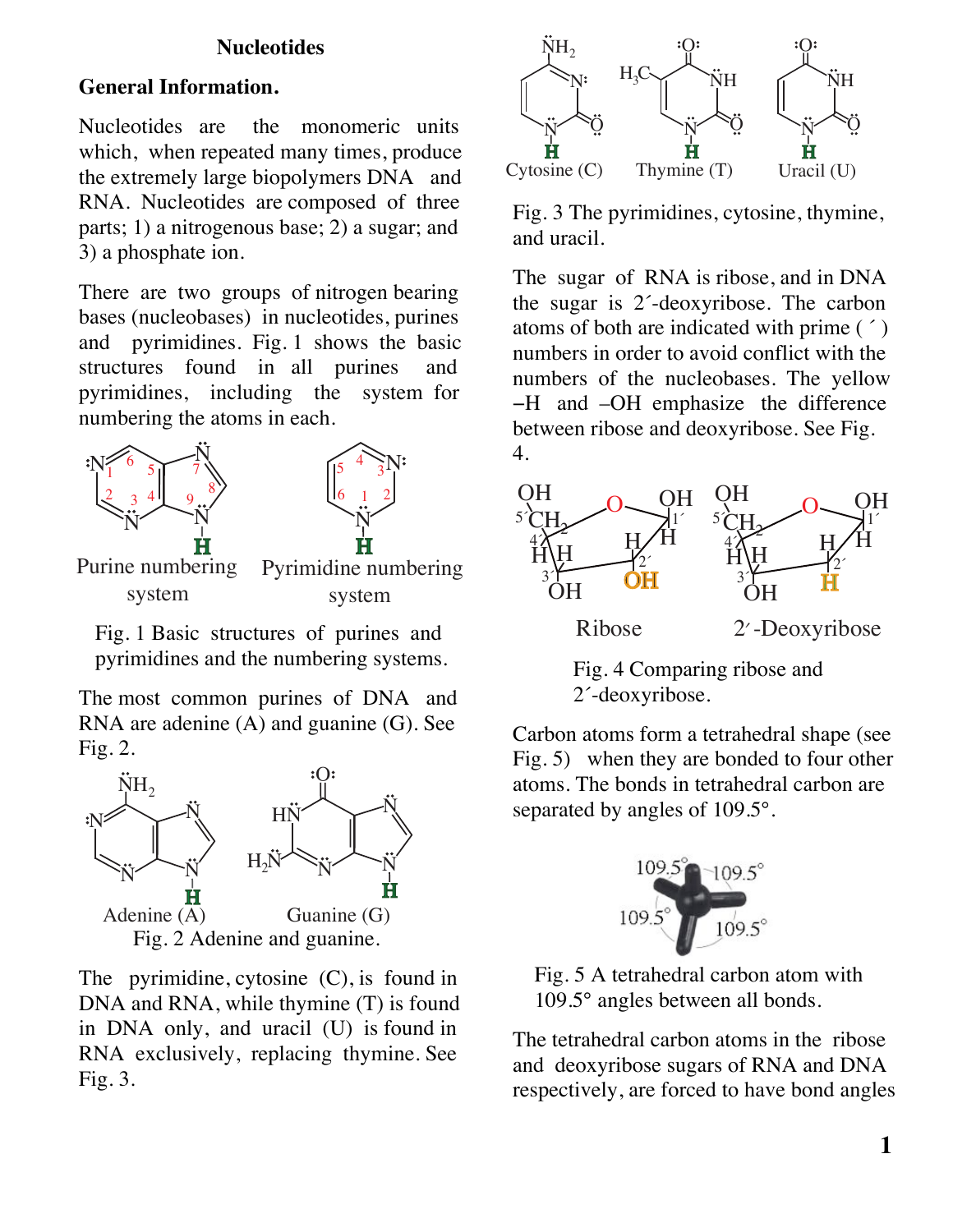which are less than 109.5°. This condition raises the energy of the ring systems, and increased energy means less stability. In nature, the high energy of the sugar is reduced by rotating one of the carbon atoms out of the plane of the ring. In your sugar models, you can demonstrate the rotation by twisting the C2´ atom so that it is above the plane of the ring. Fig. 6 shows the C2´ of deoxyribose in an up position.



Fig. 6 C2´ of deoxyribose rotated up.

Fig. 7 shows a phosphate ion. Before bonding to a sugar molecule at C5´, the ion loses an oxygen and a hydrogen atom.



Fig. 7 A phosphate ion with a charge of 1-.

The molecule that results from bonding a nucleobase to carbon number one of ribose is called a ribonucleoside, and when a base is bonded to C1´ of deoxyribose, a deoxyriboside results.

Bonding a phosphate to a ribonucleoside at C5´ forms a ribonucleotide. A phosphate

joined with a deoxyribonucleoside at its C5´ will make a deoxyribonucleotide.

The following two tables provide the naming conventions for the common DNA and RNA nucleobases, nucleosides, and nucleotides.

**DNA** 

| Primary Base<br>Name | Nucleoside<br>Name | Nucleotide<br>Name (with one phosphate) |
|----------------------|--------------------|-----------------------------------------|
| Adenine              | deoxyandenosine    | deoxyandenosine monophosphate<br>(dAMP) |
| Guanine              | deoxyguanosine     | deoxyguanosine monophosphate<br>(dGMP)  |
| Cytosine             | deoxycytidine      | deoxycytidine monophosphate<br>(dCMP)   |
| Thymine              | deoxythymidine     | deoxythymidine monophosphate<br>(dTMP)  |

**RNA** 

| <b>Primary Base</b><br>Name | Nucleoside<br>Name | Nucleotide<br>Name (with one phosphate) |
|-----------------------------|--------------------|-----------------------------------------|
| Adenine                     | andenosine         | andenosine monophosphate (AMP)          |
| Guanine                     | guanosine          | guanosine monophosphate (GMP)           |
| Cytosine                    | cytidine           | cytidine monophosphate (CMP)            |
| Uracil                      | Uridine            | uridine monophosphate (UMP)             |

DNA usually exists as a double stranded, elongated molecule called a double helix, or duplex, that is shaped like a ladder. The side pieces are made of alternating phosphate ions and deoxyribose molecules. The rungs are formed by hydrogen bonded bases. A single strand of the duplex is a long chain of nucleotides. In Fig. 8, two separate strands of DNA are displayed side by side. Notice that the strands are antiparallel. That is they, they run in opposite directions with the 5<sup>*'*</sup> end of the strand on the left being at the top, while the 5´ end of the strand on the right has its 5´ at the bottom. Notice also that the sugar molecules of each strand are pointing in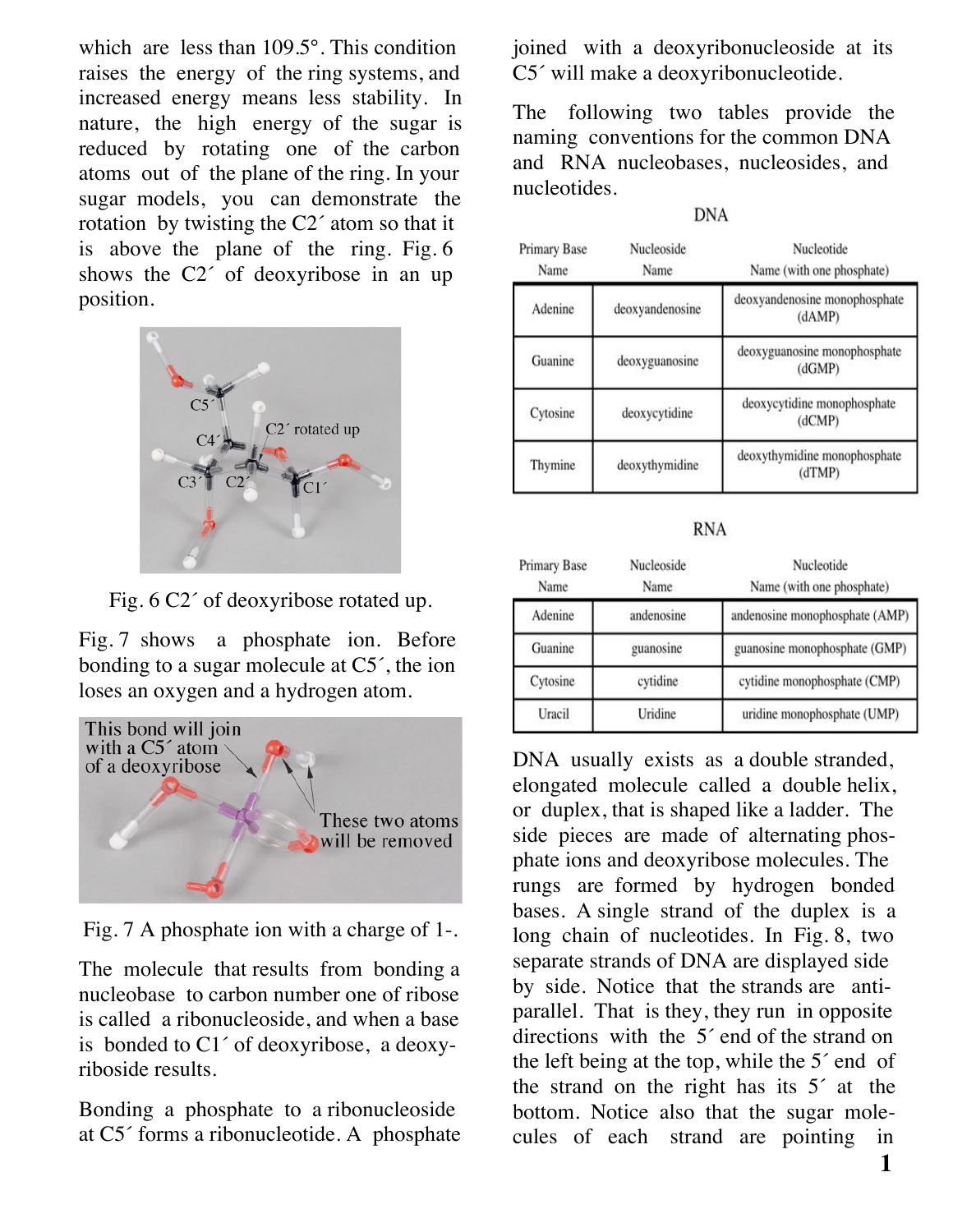different directions. The hydrogen atoms have been left out to insure clarity.



Fig. 8 Two strands of deoxyribonucleotides with opposite directionality, not bonded to each other.

The two strands are joined together with hydrogen bonds, three between C and G, and two between A and T, as shown in Fig. 9.



Fig. 9 Two strands of deoxyribonucleotides joined by hydrogen bonds.

The result of hydrogen bonding and twisting the DNA into a helix (spiral) is illustrated in Fig. 10. The form shown is the most common shape. Two other, less frequently observed shapes are A DNA, which also has a right handed twist, but it has a wider diameter, and Z DNA, which is twisted to the left, and it zigzags (hence its title "Z").



 Fig. 10 The major form of DNA in all cell, the B DNA double helix.

There are about two dozen kinds of RNA molecules found in nature. What they all have in common is 1) they are long, single strands, 2) they are not as long as DNA, 3) they use the sugar ribose instead of deoxyribose, 4) they use uracil in place of the thymine base found in DNA.

It is not uncommon for RNA molecules to make a hairpin turn and have two or more sections of a strand bond according to the same rules as DNA. That is, A bonds to U (remember the T of DNA is replaced by U in RNA), and G bonds to C.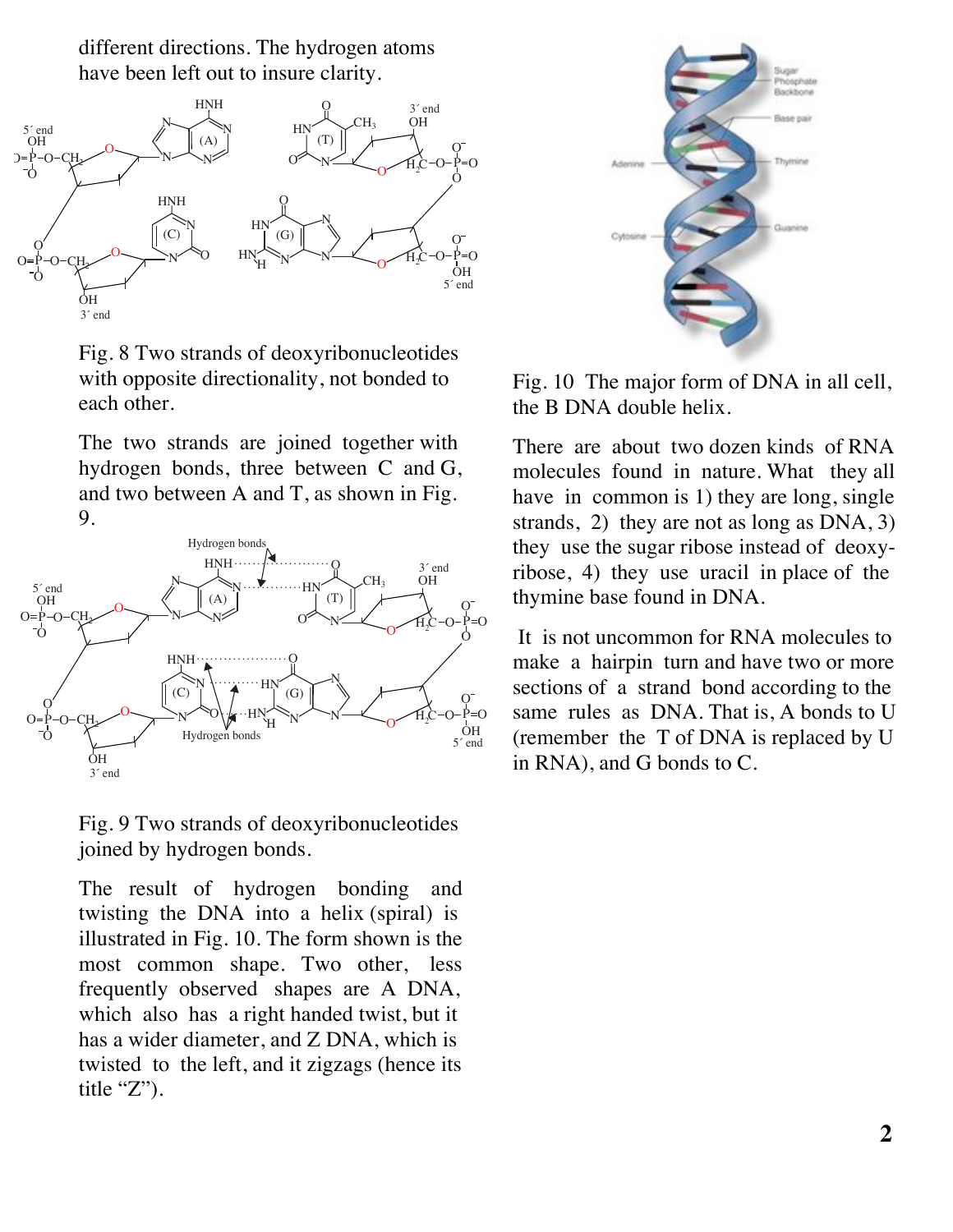## **LABORATORY PROCEDURE**

A. Make four 2´ deoxyribose molecules (refer back to Fig. 4). Use the two-peg oxygens for the sugars. Make sure that you know the numbering system used to identify each of the carbon atoms in the molecule.

B. Next make one of each of the following, adenine and guanine (see Fig. 2), and cytosine and thymine (see Fig. 3).

C. Remove the hydrogen atoms shown as green H's in the illustrations and the  $-OH$ 's at C1´ from the sugars. Using short, white tubes bond the nucleobases to the deoxyribose sugars at C1´. When a different group of atoms is bonded at C1´ it is called a glycosidic bond.

As you make the glycosidic bond, make sure to use the correct peg on the nitrogen (blue) atom (in Fig. 1, atom number 1 for a pyrimidine, atom number 9 in a purine). The deoxyribose and the nucleobase should be in the same plane as you see in Fig. 11. If you have used the wrong peg on the nitrogen, you will see the arrangement of ribose and thymine in Fig. 12.



Fig. 11 Deoxyibose and the nucleobase, thymine in the same plane.



Fig. 12 Incorrect nitrogen peg was used: deoxyribose and thymine not in same plane.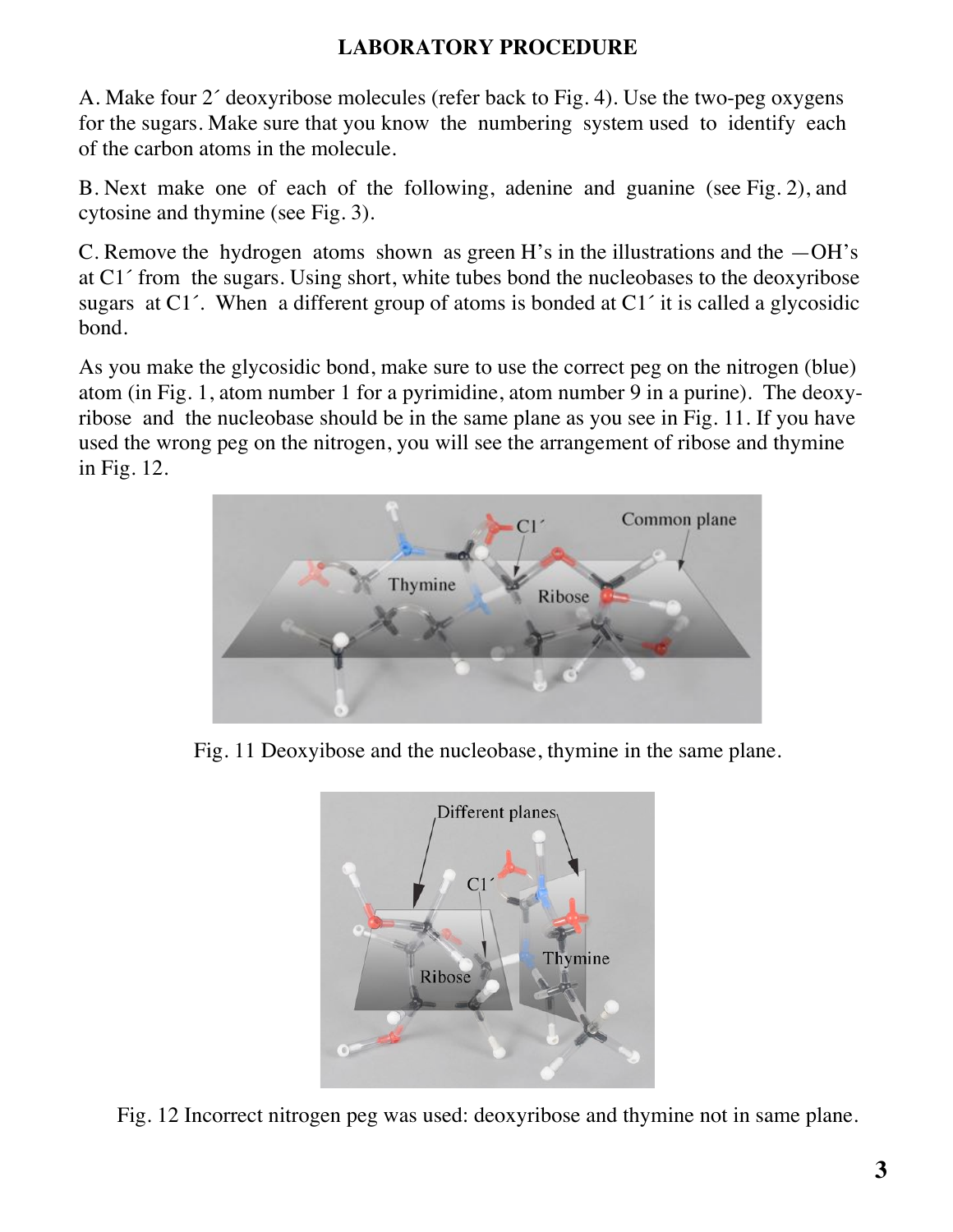You should now have four different deoxynucleosides. In order to get the oxygen of the sugar to point "up" or "down" as in Fig. 13, just twist the sugar to get the desired position. HNH



Fig. 13 The four completed deoxynucleosides.

D. Now bond phosphates (Fig. 7) to each of the sugars at their C5<sup> $\degree$ </sup> carbons. Do this by removing the —OH from the phosphate and the hydrogen along with its bond from the sugar and then attaching the open phosphate bond to the sugar . You now have four deoxyribonucleotides (see Fig. 14).



Fig. 14 Four deoxyribonucleotides.

E. Next, make a dinucleotide by removing the second —OH and bond from the phosphate on deoxyguanosine monophosphate, and remove the purple —H atom (not the bond) from deoxyadenosine monophosphate. Attach the unoccupied bond from the deoxyguanosine to the peg on the purple atom on the phosphate of deoxyguanosine. The result should look like Fig. 15.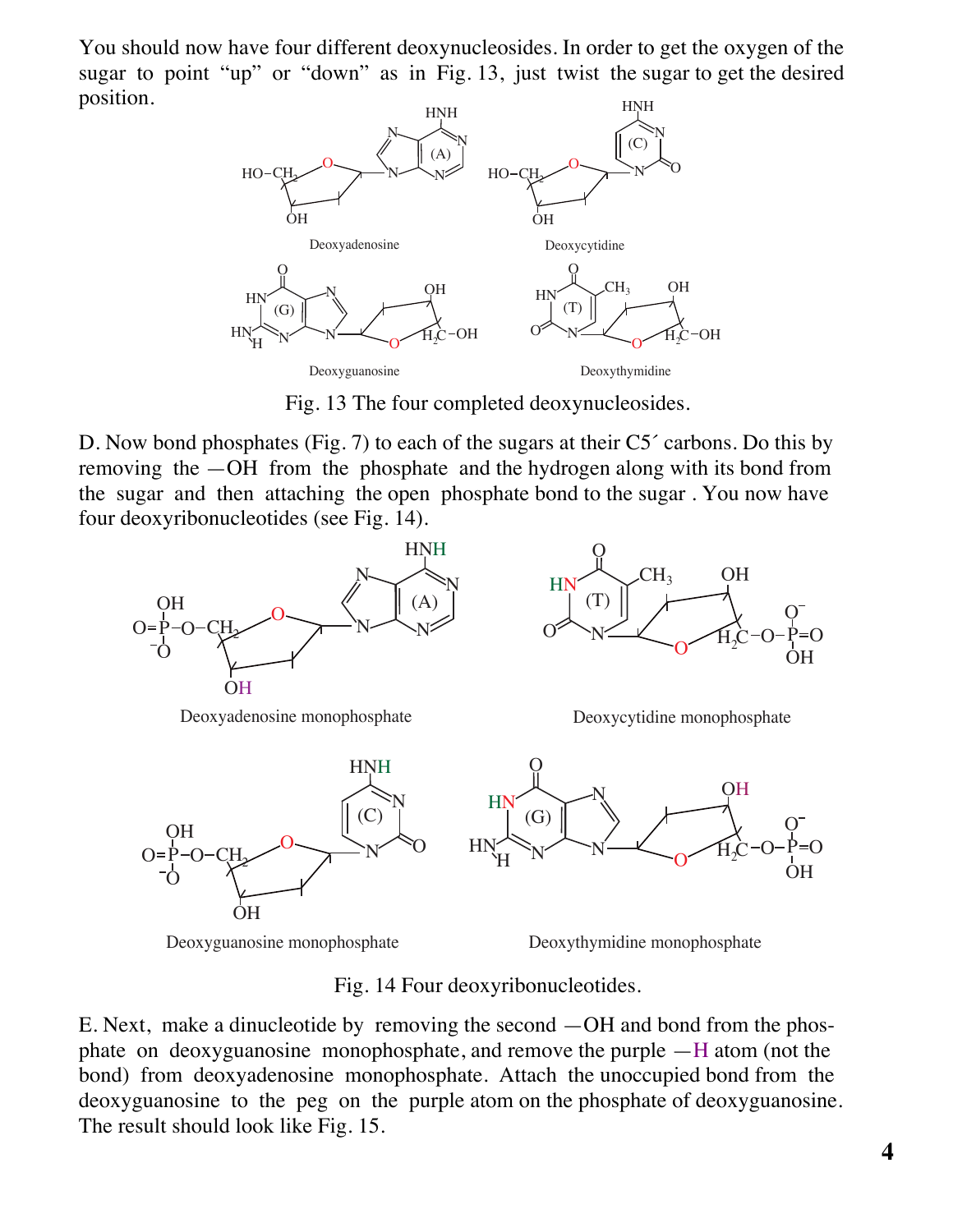

Fig. 15 A dinucleotide.

F. In a similar manner, make a second dinucleotide to look like Fig. 16.



Fig. 16 A second dinucleotide.

G. The last step in making a molecular model of a small section of DNA is accomplished by making hydrogen bonds between the two dinucleotides that you just constructed.

Observe that in Fig. 14 there are four green  $-H$  atoms. Replace those atoms in your models with the two-peg, white hydrogen atoms. Also replace the two 4-peg nitrogen atoms colored red  $(N)$  in the diagram with blue, 3-peg nitrogen atoms. Use either the soft, white tubes or the rigid white tubes for the hydrogen bonds. In Fig. 17, the dotted lines represent hydrogen bonds. The bonding A-T is called a base pair, as is C-G. Therefore, you have just made a two base pair (bp) model of DNA.